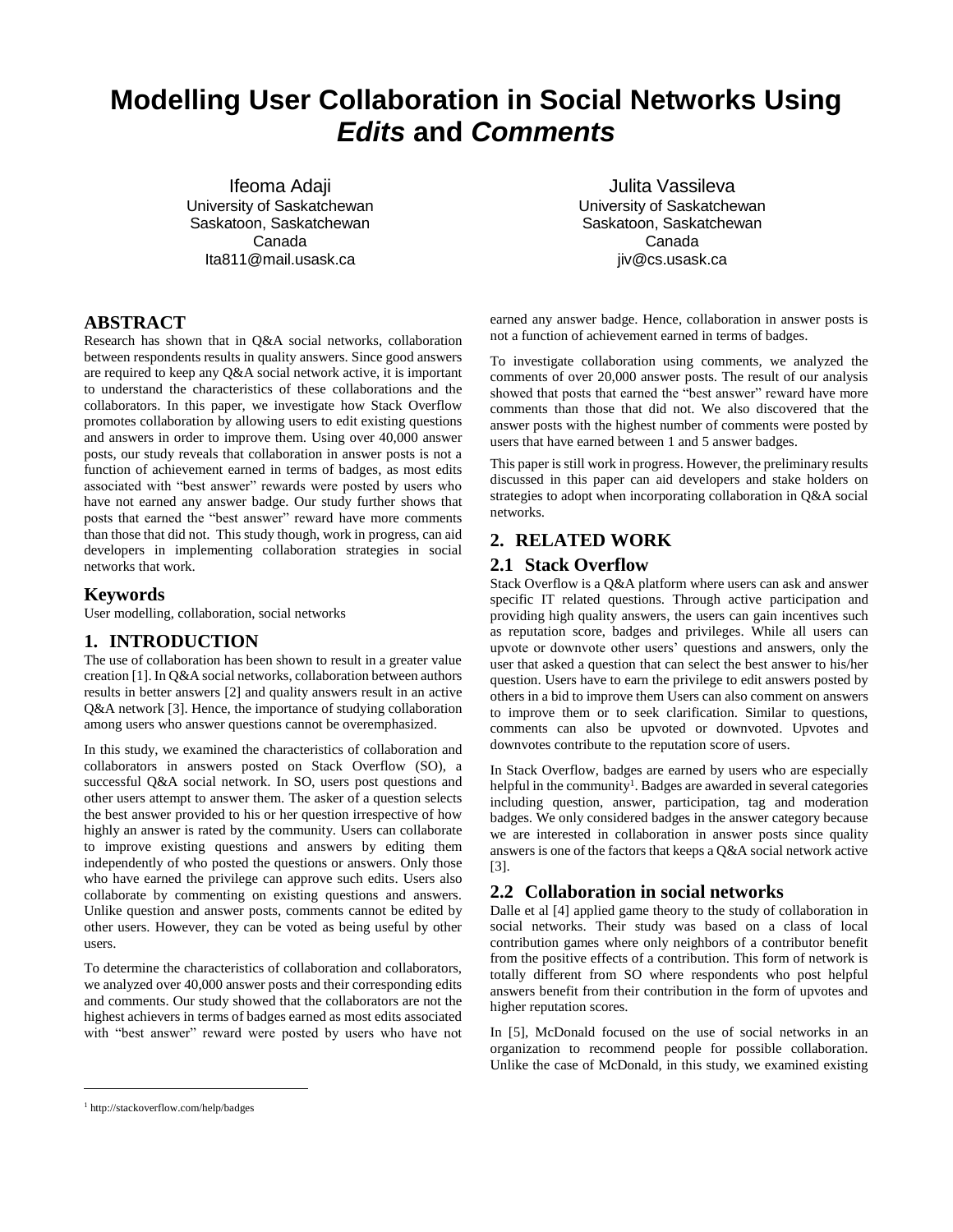collaborations through *edits* and *comments* in order to identify the characteristics that make them successful.

In their study of social networks, Dalle et al [2] studied *edits* as a means of collaboration. They concluded that collaboration between authors results in better answers. Though our research is an extension of this study, unlike Dalle et al, our focus is only on the answer posts.

Panciera et al [6] studied collaboration in an open source project, Cyclopath. By conducting a user survey, they studied the reasons behind collaboration from the perspective of the editors and the consumers. Though we also studied the characteristics of collaborators, unlike Panciera et al, we did that by analyzing the existing data of users and not by user study. The context of their study is also different from ours; we studied a Q&A social network where incentives are earned by providing high quality questions and answers, while Panciera studied Cyclopath, a bike route finder.

In their study of interactions in Stack Overflow, Wang et al [7] developed a topic modelling strategy that can assign a new question to existing categories of questions. Their study of collaboration did not include the use of edits and comments.

To the best of our knowledge, no research has been carried out on understanding the characteristics of collaborators in answer posts in Stack Overflow using edits and comments.

### **3. RESEARCH METHOD & RESULTS**

To study the characteristics of collaboration between respondents in SO, we collected detailed information of answers posted in response to questions that scored above the average score. We calculated the average score of questions to be  $203$  points<sup>2</sup>, hence we considered answers posted to questions that earned at least 203 points. We identified 4,521 questions that met this criteria. These questions received 49,738 answers which were posted by 32,538 users. The summary of the dataset used is described in table 1.

| Number of questions                         | 4,521  |
|---------------------------------------------|--------|
| Number of answers                           | 49,247 |
| Number of users who posted answers          | 32,538 |
| Total number of edits done on these answers | 14,343 |
| Number of users who carried out these edits | 12.232 |

Table 1. Summary of dataset used in this study

#### **3.1 Collaboration using** *edits*

 $\overline{a}$ 

To understand the use of *edits* in Stack Overflow as a method of collaboration, we identified the edits that were carried out on the 49,738 answers in the dataset. There were 14,343 edits of which 7,909 were approved. Figure 1 shows the spread of the data based on the number of edits carried out. Most posts were edited less than five times. These edits were approved because they improved the initial answer post<sup>3</sup>.



Figure 1.Number of edits in the dataset

In order to understand the characteristics of users who collaborated using these edits, we aimed to answer the following research question; are commenters high achievers in the network? In order words, is collaboration in answer posts a function of achievement in terms of badges earned? To answer these questions, we categorized users into 4 based on the number of answer badges the users have earned. In Stack Overflow, badges are earned by users who are especially helpful<sup>4</sup>. We only included users who have earned answer badges because this study is based on collaboration in answer posts. Table 2 describes the number of badges in each category and their description. The use of categories is important in order to have a narrower view of who collaborators are in the network.

| Category        | <b>Description</b>                                                |
|-----------------|-------------------------------------------------------------------|
| EQ1             | Users who have earned only 1 answer badge                         |
| GT1             | Users who have earned between 2 and 5 answer<br>badges inclusive  |
| GT <sub>5</sub> | Users who have earned between 6 and 10 answer<br>badges inclusive |
| GT10            | Users who have earned more than 10 answer<br>badges               |
| <b>NON</b>      | Users who have not earned any answer badges                       |

Figure 2 shows the breakdown of edits carried out by users in the various categories. The users that edited most of the answer posts were users who have not earned any answer badge in the past. On the other hand, the users who have earned the most answer badges carried out the least number of edits. Hence collaboration using edits was done by non-achievers (users who have not earned any answer badge) in the network.

<sup>3</sup> http://stackoverflow.com/help/privileges/edit

4 http://stackoverflow.com/help/badges

<sup>&</sup>lt;sup>2</sup> In calculating average, we only included question posts that had scored at least one point.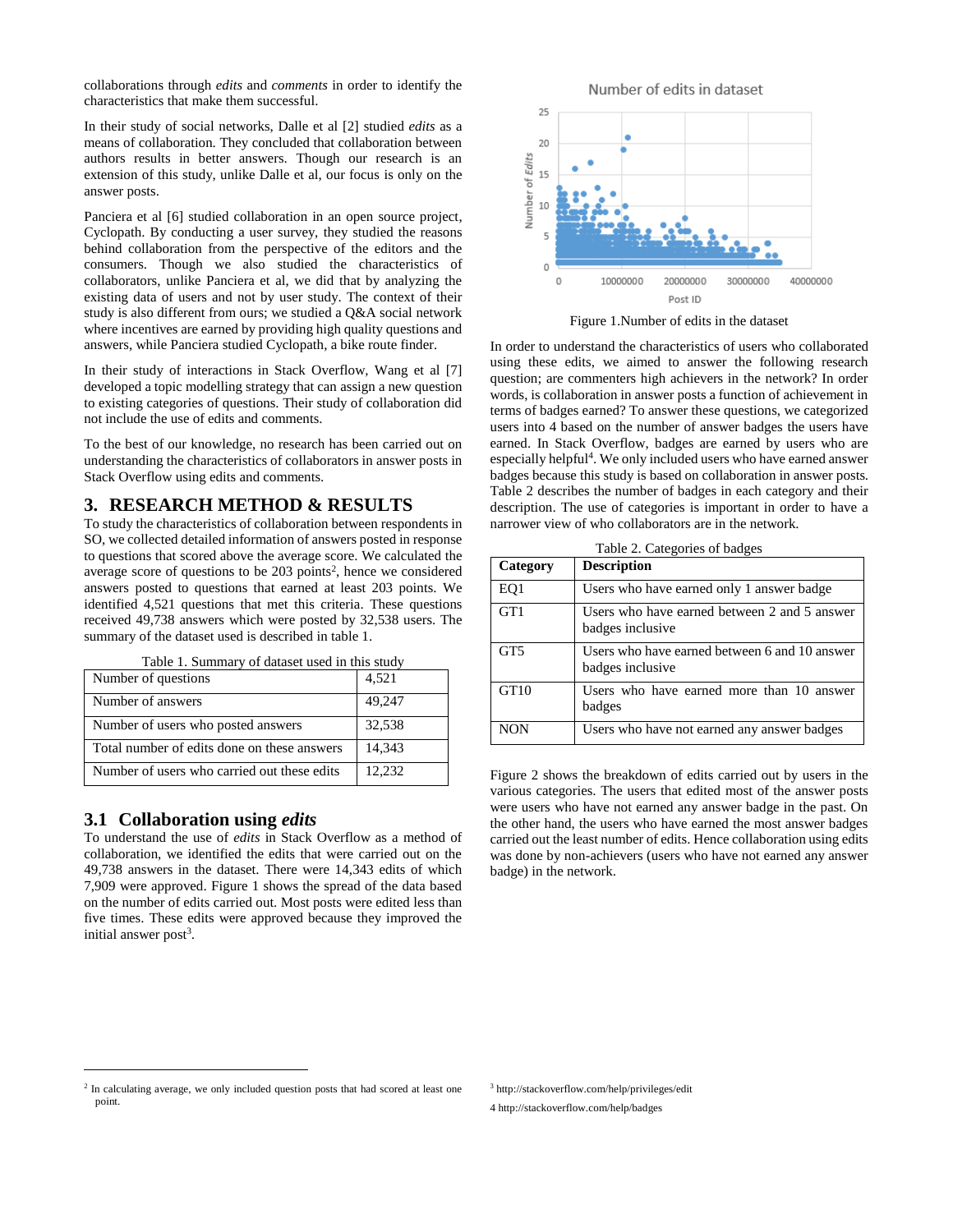

Figure 2. Number of edits in each user category

Since edits have to be approved before the suggested changes are committed, we further analyzed the approved edits. Of the 14,343 answer edits, only 7909 were approved by the community. Of these, 7,353 were posted by users who have not earned any answer badge. Hence, the users who collaborated the most were not high achievers in terms of badges earned. Only 556 edits were posted by users who have earned at least one answer badge. The breakdown of these 556 users based on the category of badges is shown in figure 3.



Figure 3. Classification based on approved edits

Of the approved edits posted by answer badge earners, over 60% of them were posted by users who have at least one answer badge. On the other hand, users with the most answer badges only have a few edits approved.

#### **3.2 Collaboration using comments**

The use of comments is another form of collaboration is Stack Overflow. Users can improve on existing questions and answers by posting comments related to such questions and answers. These comments could be upvoted based on how useful they are to other users.

To explore the use of comments for collaboration, we aimed to answer the following research question; does collaboration using comments lead to better answers? In other words, do posts that earn the *best answer* reward receive more comments?

To do this, we analyzed the comments of the answers identified in table 1. We considered the answers in response to questions that scored higher than the average score of 203. For this study, we only considered comments that had a vote of more than 1, hence we excluded questions that had 1 or no comment associated with it. We also excluded questions that did not have a corresponding "best answer" post. The final data set was reduced to 54,212 comments made on 20,776 answer posts in response to 4,443 questions. These were posted by 26,728 users. On the average, an answer post had 5 comments. Figure 4 describes the distribution of comments among the answer posts.



Figure 4. Number of comments for answer posts

For each question post, we identified the corresponding answer post with the highest number of comments, *MaxComment*. We also determined the answer posts with the "best answer" reward, *BestAnswer*, for each of the questions. We then compared *MaxComment* to *BestAnswer* to determine if the posts with the maximum number of comments also earned the best answer reward. 3,374 posts had *MaxComment* and also earned *BestAnswer* reward. We concluded that 75% of posts with the highest number of comments also earned the best answer reward, hence the use of comments enhances collaboration as it leads to improved answers.

To determine the level of achievement of the users who collaborate by commenting, we studied the 3,374 posts that had the highest number of comments, *MaxComment*. Figure 5 shows the participation of users based on the category of badges in table 1.



Figure 5. Badges earned based on number of comments

The answer posts with the highest number of comments were posted by users that have earned between 1 and 5 answer badges. Answer posts of users who have earned over 10 badges had fewer comments. This result could mean that the high achievers do not engage in collaboration as much as the users with fewer comments.

# **3.3 Discussion**

This paper aims at studying collaboration in a typical Q&A social network using *edits* and *comments.* From the results of our analysis, we can conclude the following:

Since collaboration results in better answers [2], there is a need to encourage collaboration Q&A in social networks. In Stack